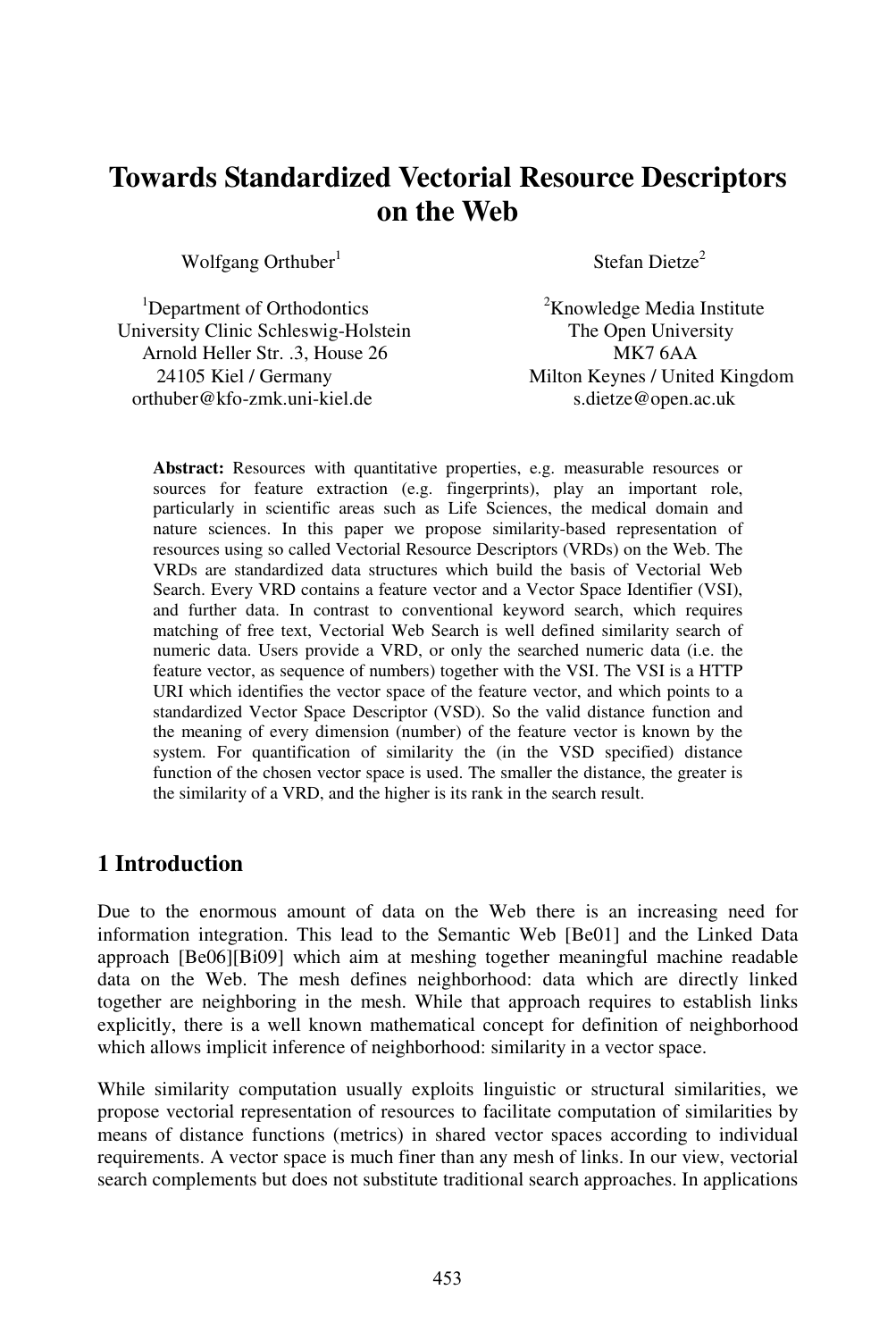in which it is usable, e.g. representation of measurements or other Quantifiable Resources (QR, see 2.1), it is a very efficient extension. A compact data structure called "Vectorial Resource Descriptor" (VRD) can serve as connector between the mesh of linked information and vector spaces, it is introduced below (chapter 3).

The usage of vector spaces for data integration is already topic of research, e.g. the Conceptual Space approach. Conceptual Spaces (CS) [Ga00][Pr97] follow a theory of describing entities at the conceptual level in terms of their natural characteristics similar to natural human cognition in order to avoid the symbol grounding issue [Di09a]. CS enable representation of resources as vectors within a geometrical space which is defined through a set of quality dimensions. For instance, a particular color may be defined as vector with the dimensions hue, saturation, and brightness. This is finer and more precise than a symbolic representation. Describing instances as vectors furthermore enables the automatic calculation of their semantic similarity, in terms of their distance, in contrast to the costly representation of such knowledge through symbolic representations. Even complex data which describe e.g. faces, speech and various types of fingerprints can be processed by feature extraction to vectorial form for similarity comparison and recognition. Generally, feature extraction is an essential pre-processing step to pattern recognition and machine learning problems. The resulting feature vectors open a large spectrum of applications for vector spaces [Gu06]. Vectors, embedded in VRDs, can describe all quantitative (and with this also all measurable) properties. This is the basis of *Vectorial Web Search* which means web based similarity search for quantitative data in standardized vectorial representation, using the well known metric space approach [Ze05]. In contrast to conventional keyword search [Br98], which requires matching of words, Vectorial Web Search is similarity search which exploits the ordered nature of quantitative (numeric) data. This is even necessary: quantitative descriptions are often very precise, having numeric representations with many digits and/or many dimensions, that not even one 1:1 match can be found worldwide, but many similar matches. These can be sorted in well defined way. In this paper we describe the application of vector spaces for representation of quantitative properties and data integration in general and proposeadata structure and framework for efficient implementation of vectorial similarity search in the current Web infrastructure.

# **2 Approach**

Precondition for vectorial (numeric) representation is reproducible quantification. To be suitable for a vectorial representation, a web resource must have one or several quantitative properties, i.e. one or several attributes which each have an inherent directed order (from "little" to "great"). We will call such a resource "Quantifiable Resource" (QR). One can say that "all possible" resources are quantifiable, because also quantification of the property "non existing" or "existing" can be done by associating both possibilities with numbers (e.g. with "0" or "1"). In many applications, however, fine distinction is required. When defining a vectorial (numeric) representation, aim is to find most important (i.e. decision relevant) ordered properties of a resource, so that most important variants of the resource can be represented by as few as possible numbers and small changes of the resource are mapped to small changes of the numbers.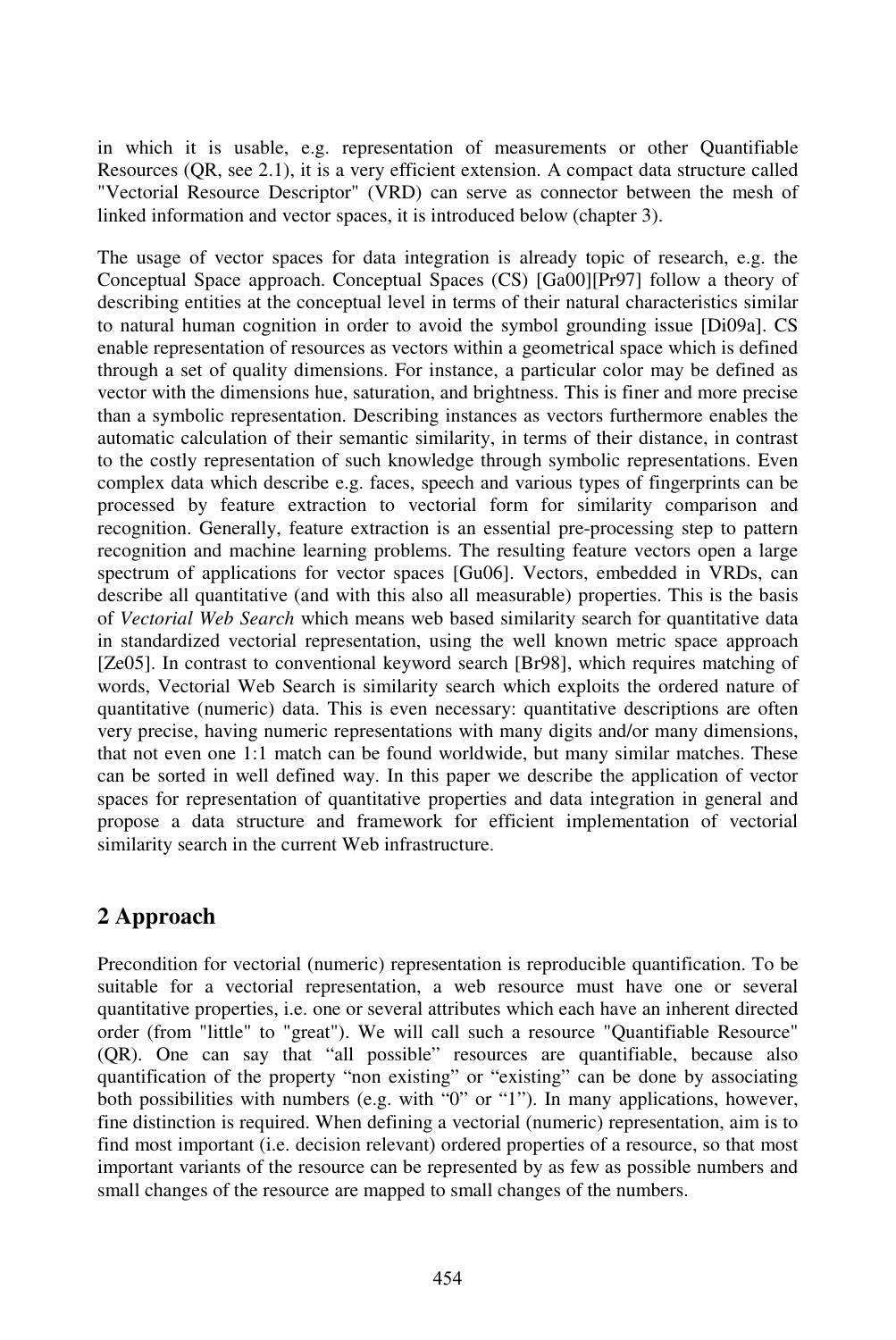**Examples for QR**: Human diagnostic parameters and measurements are attractive QR, because their standardized quantification allows world wide grouping of medical records of patients with similar parameters, to find the most efficient treatment for this group [Or06][Or10]. Some further examples for QRs are: Descriptors of personal profiles, digital representations of various items of daily life and their direct recognition (e.g. melodies, faces etc.), measurement and classification schemes of products and services and with this more individual and reproducible adaptation of products and services to the customers needs, semantic web services, concepts or situations, defined as elements (vectors) in conceptual spaces [Di09], numeric quantitative data, e.g. GPS coordinates, higher level sensor data, e.g. measurements of environmental or climate parameters, results of feature extraction, measurements and classifications in all areas of daily life.

## **3 Vectorial Resource Descriptors (VRDs)**

Our proposed standardized data structure for representation of a QR on the Web is called *Vectorial Resource Descriptor* (VRD). It contains:

- 1. The *Identifier of the QR* (QRI). It is a HTTP URI which points to the resource.
- 2. The *Vector Space Identifier* (VSI). It is a HTTP URI which points to the *Vector Space Descriptor* (VSD).
- 3. The *feature vector* (usually a sequence of numbers). It represents the quantitative properties of the resource.

Additionally it can contain:

4. Auxiliary data, e.g. date, keywords.

The VSI is a HTTP URI [Bi09] which uniquely identifies the vector space and with this the meaning of every dimension (number) of the feature vector. The feature vectors of all VRDs with the same VSI are elements of the same vector space and with this comparable. Similarity search is done within this space. Being a HTTP URI, the VSI not only identifies the content of the feature vector, it simultaneously points to the Vector Space Descriptor (VSD).



Figure 1. Contents of the VRD and VSD. The VRD's *Vector Space Identifier* (VSI) points to the VSD which provides important information about all VRDs with this VSI.

The VSD provides all necessary information about the vector space, particularly about the metric (distance function) for comparison, definitions of dimensions, templates for human readable representation of instances and links to further related Web content.

VRDs and VSDs are machine readable and can be embedded into the semantic Web as Linked Data [Bi09]. They extend the mesh of linked data by vector spaces, are uniformly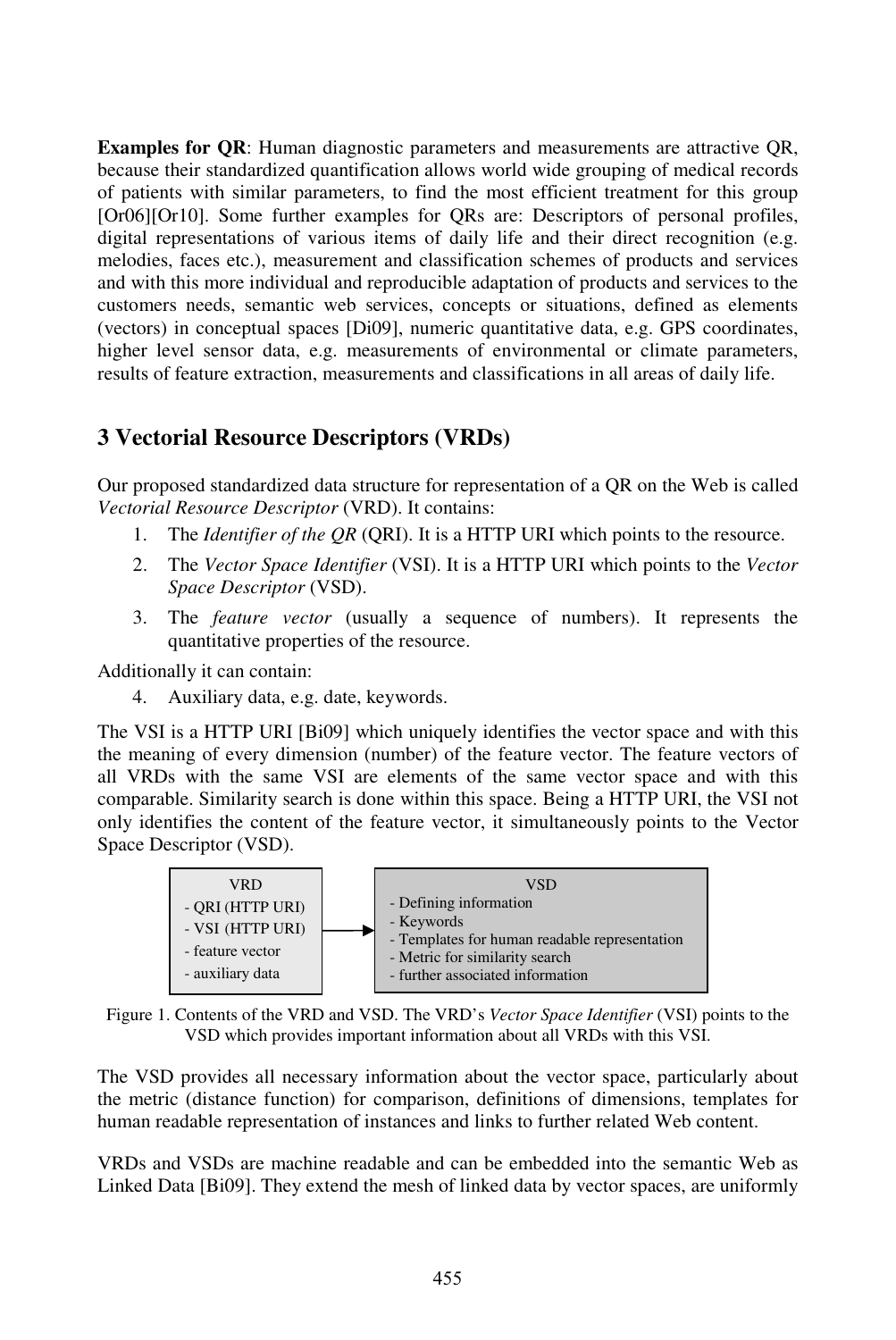comparable and searchable, and it is possible to share the work for their definition and generation among all domain name owners.

The Resource Description Framework (RDF) [W3C04] can be used for VRD and VSD representation [Or10a]. If wished, a VRD can be also embedded in HTML files via RDFa. The feature vector is usually a sequence of numbers. This sequence can generally represent mathematical objects (e.g. coefficients, matrices of linear operators for conversion of vectors, tensors) whose definition can be done in the VSD. An even more expanded definition is possible: More generally the feature vector is a data structure which is defined in the VSD, usually designed for efficient comparison, so that the result of the comparison is a number. This convention makes the VRDs adaptable to the programmers' needs.

**Example:** Lets assume that a manufacturer of *round tables* owns the web address http://a.com and wants that his products are searchable according to their main geometric features height and diameter. Therefore he places a VSD on his website on the Web address http://a.com/round-table.rdf. The VSD holds the defining information of the vector space: It is two dimensional and contains feature vectors  $V = (v_1, v_2)$  in which  $v_1$  = height of the round table in cm and  $v_2$  = diameter of the round table in cm. Keywords are: "Round Table". Template for human readable representation is: "round table with (D1) cm height and (D2) cm diameter" in which (D1) is placeholder for dimension 1 and  $(D2)$  is placeholder for dimension 2 of the feature vector. The metric of similarity search is the (by reciprocals of the standard deviations) weighted Manhattan distance *dws*: Let  $V = (v_1, v_2)$  and  $U = (u_1, u_2)$  denote two feature vectors, then

 J  $\backslash$  $\overline{\phantom{a}}$ l  $=\left(\frac{|v_1 - u_1|}{sd_1} + \frac{|v_2 - u_1|}{sd_2}\right)$  $2 - u_2$ 1  $(V,U) = \frac{|V_1 - u_1|}{|V_1 - u_1|}$ *sd*  $v_2 - u$ *sd*  $dws(V,U) = \left| \frac{|v_1 - u_1|}{|v_1 - u_2|} + \frac{|v_2 - u_2|}{|v_1 - u_2|} \right|$ , in which sd<sub>1</sub> is the standard deviation of dimension 1

(of the height in cm) and  $sd_2$  is the standard deviation of dimension 2 (of the diameter in cm). Reciprocals of standard deviations can be used as default weighting factors if further information is missing. This compensates inter alia the influence of the chosen unit.

After this the manufacturer (and other people) can add on the Web to every product description of a round table a VRD with QRI = Web address of the product description,  $VSI = Web$  the address of the  $VSD = "http://a.com/round-table.rdf",$  feature vector  $V = (v_1, v_2)$  in which  $v_1$  = height of the round table in cm and  $v_2$  = diameter of the round table in cm. This makes the product descriptions of round tables searchable by height and diameter using vectorial web search (chapter 4).

### **4 Vectorial Web Search**

The VRDs are the fundament of Web-scale vectorial similarity search (Vectorial Web Search). Due to the standardized structure of the VRDs one and the same search engine can be used for all search queries. Vectorial Web Search consists of the following steps: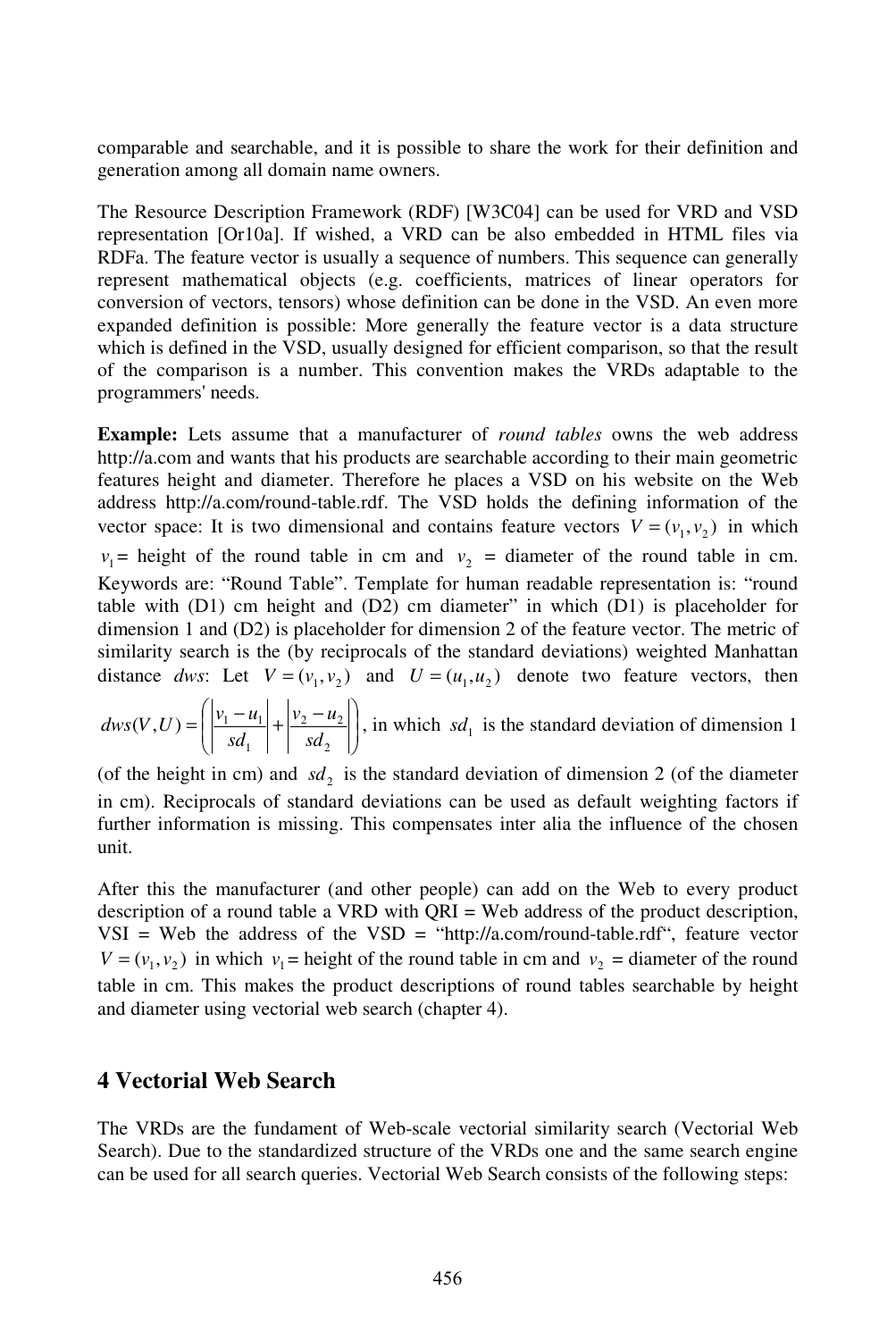- User provides a VRD or only its feature vector *V* with *VSI*.
- User confines search by a regular expression and/or by a conventional word based search string *S* (optional)
- Search engine selects all VRDs
	- with the chosen *VSI*
	- optionally with string *S* at the associated resource (identified by *QRI*)
- If a regular expression is given in step two, the collection is confined so that it fulfills this expression.
- Using the metric provided in the VSD (figure 1) the search engine calculates distances between the feature vector *V* and the feature vectors of the collected VRDs and sorts them according to distance using e.g. introsort [MU97] or another algorithm which allows fast parallel processing.
- In the search result the rank of collected VRDs and associated resources is the higher, the smaller the distance is.

As it is apparent in the above list, Vectorial Web Search starts with word based search for the VSI: After the user has provided a VSI and feature vector *V*, among all VRDs those with this *VSI* are selected (an index can accelerate this) and after optional further confinement used for comparison, i.e. the distances between their feature vectors and the searched feature vector V are calculated. In the search result the rank of VRDs and (via QRI, as described in chapter 3) associated resources is the higher, the less the distance is, i.e. most similar resources are listed first, using the proved and tested metric space approach [Ze05]. Concerning technical limitations of the approach we want to mention the curse of dimensionality. Low dimensional vector spaces are preferable because they can be handled much more efficiently than high dimensional spaces. Therefore it can become necessary that the search engine introduces an upper limit of dimensionality. Practical limitations can result from inefficient or redundant definitions of vector spaces. Therefore the VSD contains keywords, so that is possible to search for existing definitions to a topic before making a new definition.

# **5 Conclusions**

Conventional language-based Web search does not facilitate similarity search of resources with certain quantitative properties, e.g. measurements. With this article we introduced a framework for standardized Vectorial Resource Descriptors (VRDs) on the Web, so that Vectorial Web Search, and with this similarity search of resources with quantitative properties can be realized in efficient way.

If there is enough support, further advanced evaluation of the approach will be part of our future work. The next important step is an online prototype. The concrete RDF format of VRDs and VSDs is currently topic of discussion [Or10a], comments are welcome. Advanced implementations could support flexible queries using e.g. SPARQL query language and/or realize a first practical medical or commercial application.